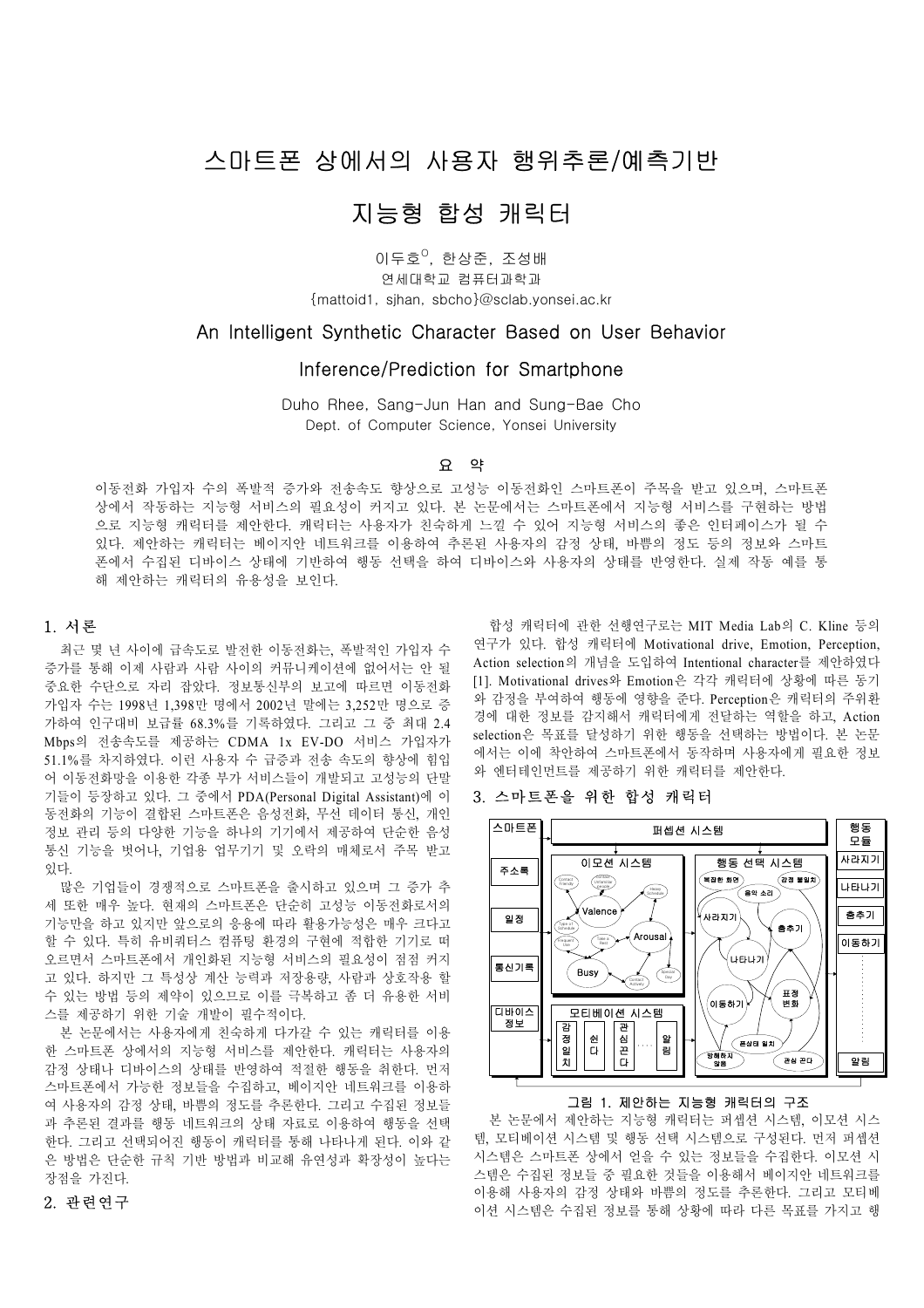동을 선택하도록 목표를 설정하는 역할을 한다. 행동 선택 시스템에서 는 수집된 정보와 추론된 결과 및 설정된 목표를 가지고 적절한 행동을 선택한다. 마지막으로 선택된 행동에 대한 실제 모듈이 실행된다.

캐릭터의 행동 선택을 위한 방법으로 행동 네트워크를 사용하였고, 행동 네트워크의 상태 자료 수집 중 사용자의 감정 상태, 바쁨의 정도 를 추론하기 위한 방법으로 베이지안 네트워크를 사용하였다. 캐릭터의 구조를 도식화하면 그림 1과 같다.

## 3.1 퍼셉션 시스템

스마트폰에서 얻을 수 있는 정보로는 표 1과 같이 주소록, 일정 등의 사용자에 관련된 정보와 배터리 상태, 사용자의 최근 입력 시간 등의 스마트폰 디바이스 자체의 상태 등이 있다. 퍼셉션 시스템에서는 이러 한 정보들 중에서 이모션 시스템과 행동 선택 시스템에서 필요한 정보 들을 수집한다.

표 1. 스마트폰에서 얻을 수 있는 정보

| 주류        |      | 구성요소                                                           |
|-----------|------|----------------------------------------------------------------|
| 사용자<br>정보 | 주소록  | 이름, 분류 그룹, 휴대전화번호, 자택전화<br>번호, 전자메일, 주소, 홈페이지                  |
|           | 일정   | 제목, 장소, 시작시간, 종료시간, 참석자,<br> 중요도, 분류 그룹, 반복시작일, 반복종료 <br>일. 메모 |
|           | 통신기록 | 상대방 이름, 전화번호, 통화시작시간, 통<br>화지속시간, 문자 메시지 내용                    |
| 디바이스 정보   |      | 배터리상태, 최근 입력 시간, 복잡한 화<br>면, 음악 재생                             |

퍼셉션 시스템에 의해 수집된 정보는 행동 선택 시스템의 상태 정보 로 사용되고, 이모션 시스템의 추론 근거로도 사용된다.

#### 3.2 이모션 시스템

이모션 시스템에서는 수집된 정보들을 이용해서 베이지안 네트워크 로 사용자의 감정 상태와 바쁨의 정도를 추론한다.



#### 그림 2. 감정상태 추론을 위한 베이지안 네트워크의 한 부분

사용자의 감정 상태를 추론하기 위하여 Valence-Arousal (V-A) 공간 을 도입하였다. V-A공간은 감정을 2차원 공간에서 나타내는 간단한 모 델로서 기존 감성인식 연구에서 감정 모델링을 위해 많이 사용되고 있 는 유용한 방법이다. Valence축은 감정의 성격, Arousal축은 감정의 강 도를 나타내며 두 축의 값으로 여러 가지 감정 상태를 나타낼 수 있다 는 장점이 있다. 사용자 감정의 V-A공간상의 위치를 추론하기 위해 두 축의 값에 대한 베이지안 네트워크를 각각 설계하고 추론된 Valence와 Arousal값을 V-A공간상에 대입하여 사용자의 감정을 결정하였다.

스케줄이 많고 스케줄의 성격이 업무적 성격이 강하면 Valence값이 negative일 가능성이 높을 것이고 스케줄이 적고 비업무적 스케줄이 대 부분이라면 positive일 가능성이 높을 것이다. 그림 2 는 감정상태 추론 을 위한 베이지안 네트워크의 일부분으로서 이러한 변수들 사이의 관계 를 나타낸다.

바쁨의 정도도, 업무적 성격의 스케줄이 많고 통화량이 많으면 바쁠

확률이 높고 스케줄이 별로 없고 스마트폰 사용량이 적으면 바쁠 확률 이 적다는 것 등을 베이지안 네트워크로 모델링하여 추론한다.

## 3.3 모티베이션 시스템

캐릭터는 정해진 하나의 목표가 있는 것이 아니라 항상 상황에 따라 서 목표가 변하므로, 수집된 정보를 통해 상황에 맞게 목표를 설정해 주도록 하였다. 또한 목표는 한번에 하나가 아니라 여러 가지가 될 수 도 있다. 현재 상황에서 사용자가 필요로 할 것이라고 예상되거나 꼭 제공되어야 한다고 판단되는 것을 목표로 설정한다. 표 2는 상황에 따 른 목표들을 보여준다.

표 2. 상황에 따른 목표

| 굼표    | 상황                               |
|-------|----------------------------------|
| 감정 일치 | 사용자의 감정상태와 표정이 다를 경우             |
|       | 방해하지 않기 화면에 글자, 그림 등이 많은 경우      |
|       | 폰상태 일치  스마트폰의 상태(배터리 충전 중 등)를 표현 |
| 쉬다    | 일을 많이 했거나 피곤한 경우, 안 바쁜 경우        |
|       | 관심끌고 싶다 장시간 아무 것도 하지 않은 경우       |
| 알림    | 일정 5분전                           |

#### 3.4 행동 선택 시스템

행동 선택 시스템에서는, 퍼셉션 시스템에 의해 수집된 정보와 이모 션 시스템에 의해 추론된 사용자의 감정 상태, 바쁨의 정도를 근거로 하고 모티베이션 시스템에 의해 설정된 목표들을 행동 선택의 목표로 삼아서 캐릭터의 행동을 선택한다. 행동 선택 방법으로는 행동 네트워 크를 사용하였다.

행동 네트워크는 행동들 사이의 관계, 목표, 외부환경을 구성요소로 하여 현재 상황에 가장 적합한 행동을 선택하는 모델이다[2]. 행동 네트 워크의 각 노드는 기본행동을 나타내며 에지는 기본행동들 사이의 관계 를 나타낸다. 노드와 노드 사이의 관계는 predecessor, successor, conflicter 등의 세 가지로 구성되며 노드의 삭제조건, 추가조건, 선행조 건 등의 구성요소 관계로부터 설정된다. 노드는 상태와 관련되어 있는 선행조건, 추가조건, 삭제조건과 실행코드, 활성도로 이루어진다. 본 논 문에서 제안하는 캐릭터에서는 전통적인 행동 네트워크를 스마트폰 환 경에 맞게 수정하여 사용하였다. 그림 3은 구현한 행동 네트워크의 일 부분이다. 점선은 precondition을, 2점 쇄선은 goal을, 실선은 successor link를 나타낸다.



그림 3. 행동 네트워크의 한 부분

*Bi*가 행동을, *Si*가 수집된 상태정보를, *Gi*가 목표를 나타내고, 각 행 동은 활성도 *ai*를 가진다고 했을 때, 각 행동들의 선행조건과 추가조건 은 상태집합 *Z*={*S*1, *S*2, ..., *Si*, *G*1, *G*2, ..., *Gj*}의 부분집합으로 이루어진 다. 선행조건은 행동이 실행되기 위해 참이어야 하는 조건이고, 추가조 건은 행동이 실행되고 나면 참이 되는 조건이다. predecessor관계와 successor관계에 대한 정의는 다음과 같다.

• *B*1 is predecessor of *B*2 : *B*2의 선행조건 *Z*2의 원소 *Si*가 *B*1의 추가조건 *Z*1의 원소이다.